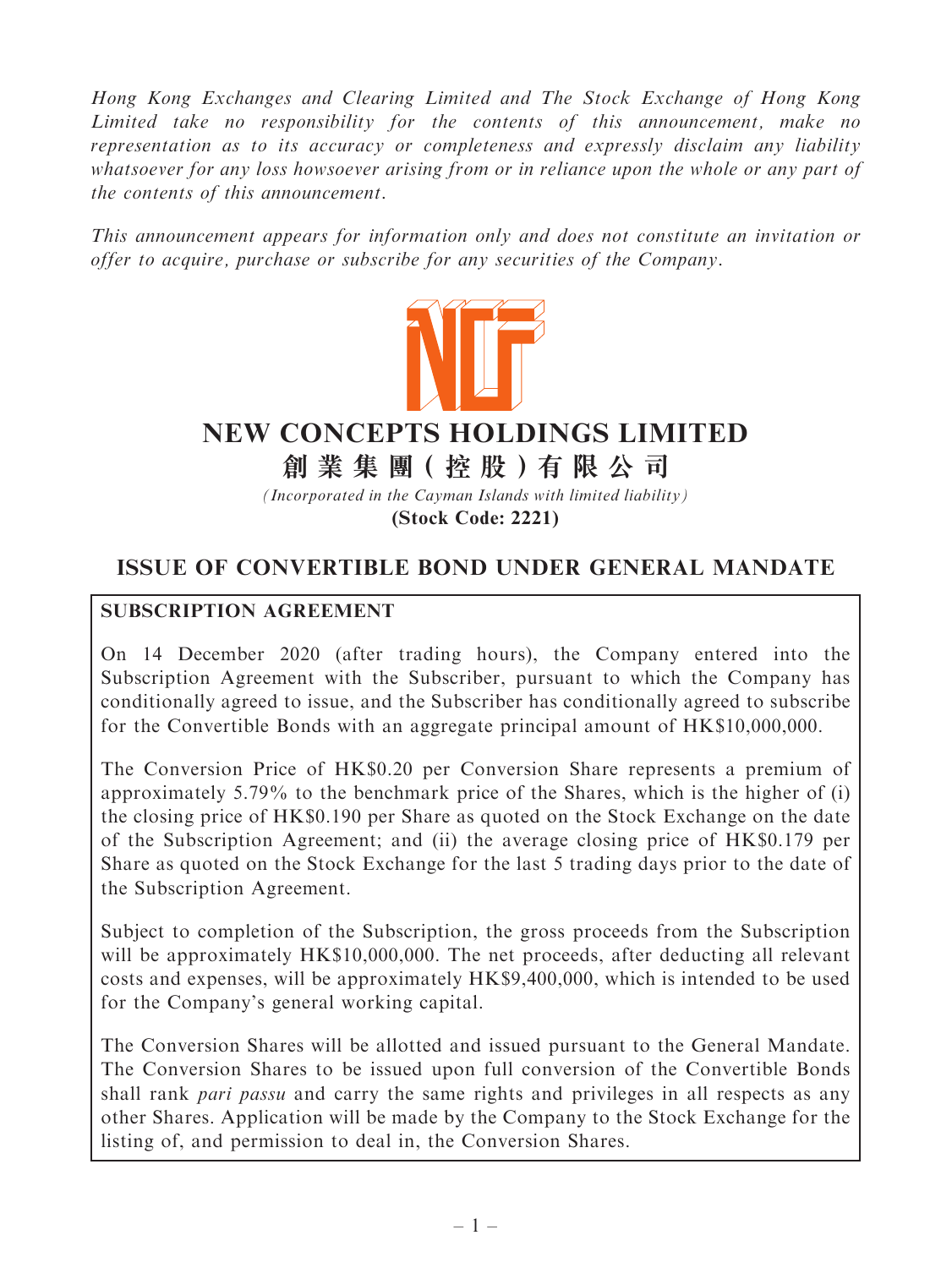# GENERAL

Completion of the Subscription is subject to the satisfaction of the conditions precedent to the Subscription Agreement. As such, the Subscription may or may not proceed. Shareholders and potential investors are advised to exercise caution when dealing in the Shares.

# SUBSCRIPTION AGREEMENT

On 14 December 2020 (after trading hours), the Company entered into the Subscription Agreement with the Subscriber. The principal terms of the Subscription Agreement are set out as follows:

| Date:    | 14 December 2020 (after trading hours) |
|----------|----------------------------------------|
| Parties: | The Company (as issuer); and           |
|          | the Subscriber                         |

#### Subscription

Subject to the fulfilment (or waiver if applicable) of the conditions precedent to the Subscription Agreement, the Company agreed to issue, and the Subscriber agreed to subscribe for the Convertible Bonds in the aggregate principal amount of HK\$10,000,000.

The Subscription will be taken in 3 tranches as follows (or such other date the parties agreed in writing):

- (i) First tranche of Convertible Bonds with a principal of HK\$4,000,000 will be issued on the fifth (5th) Business Day following fulfilment (or waiver if applicable) of all the conditions precedent (''First Tranche'');
- (ii) Second tranche of Convertible Bonds with principal of HK\$3,000,000 will be issued upon fulfilment (or waiver if applicable) of all the conditions precedent and within 90 days after the date of the Subscription Agreement (''Second Tranche''); and
- (iii) Third tranche of Convertible Bonds with principal of HK\$3,000,000 will be issued upon fulfilment (or waiver if applicable) of all the conditions precedent and within 180 days after the Subscription Agreement (''Third Tranche'').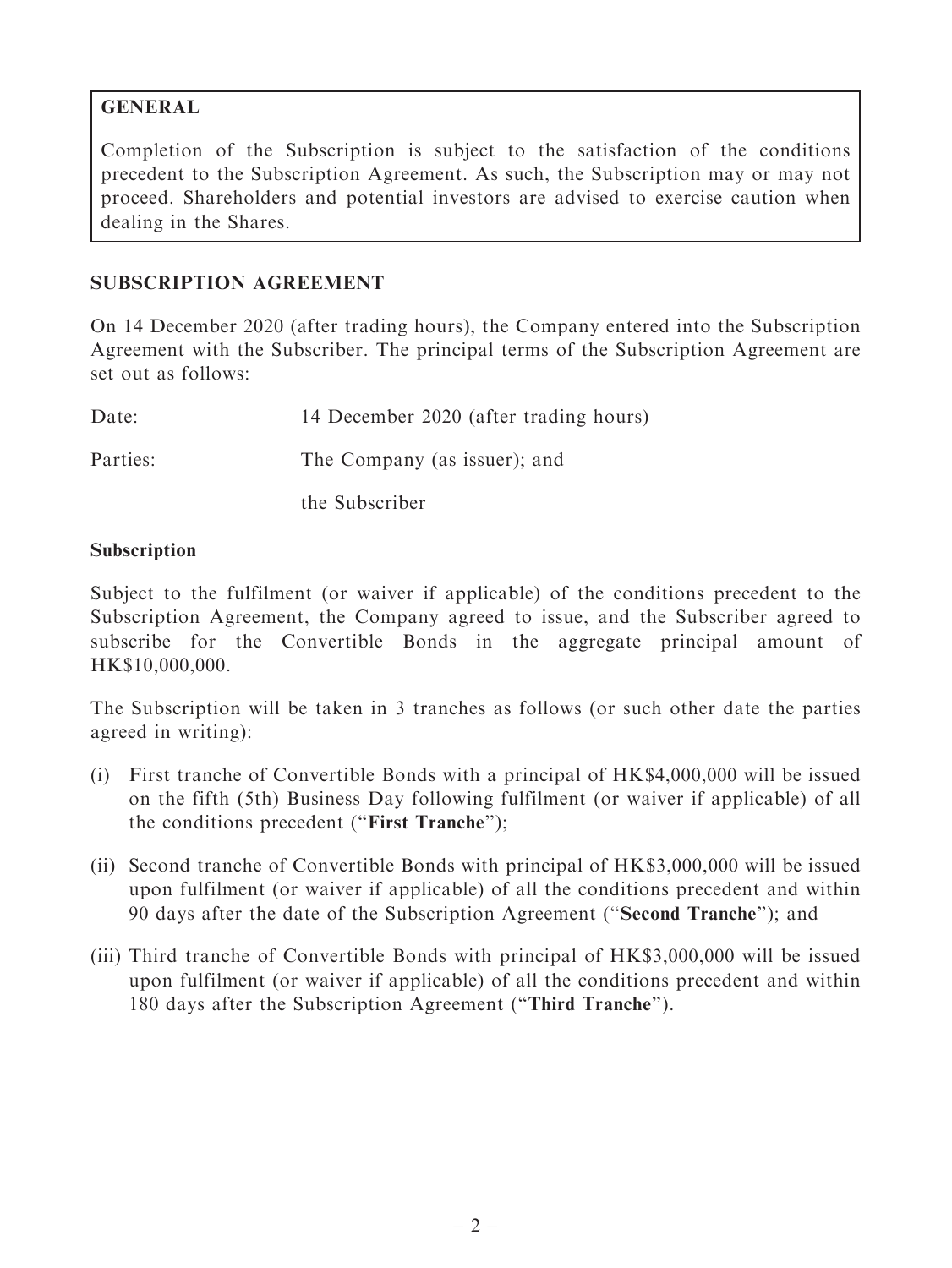#### Payment of Subscription Money

The subscription money of HK\$10,000,000 shall be settled by the Subscriber in cash in the following time and manner:

- (i) Within 5 days from the date of the Subscription Agreement, the Subscriber should pay the Company HK\$4,600,000, being the sum of the principal of First Tranche and a non-refundable deposit of HK\$600,000.
- (ii) The subscription money HK\$3,000,000 for the Second Tranche shall be paid by the Subscriber within 5 calendar days before the completion Date of the Second Tranche, and two-third of the non-refundable deposit (i.e. HK\$400,000) shall be set-off against the subscription money.
- (iii) The subscription money HK\$3,000,000 for the Third Tranche shall be paid by the Subscriber within 5 calendar days before the completion Date of the Third Tranche, and one-third of the non-refundable deposit (i.e. HK\$200,000) shall be set-off against the subscription money.

#### Conditions precedent to the Subscription Agreement

Completion of the Subscription is conditional upon the fulfilment or waiver (save for conditions (a) to (c) which cannot be waived) of the following conditions:

- (a) the Listing Committee of the Stock Exchange having granted its approval for the listing of, and permission to deal in, the Conversion Shares;
- (b) the Company and the Subscriber having complied, satisfied or obtained all relevant statutory and regulatory requirements, approvals and consents in relation to the issue of the Convertible Bonds (if any);
- (c) the Company having obtained all necessary consents and approvals from its Shareholders as may be required (where applicable) for the issue of the Convertible Bonds;
- (d) the Subscriber having completed or receipt the due diligence, legal documentation and legal opinions on the Group and all of which are up to the reasonable satisfaction of the Subscriber; and
- (e) Warranties remaining true and accurate in all respects.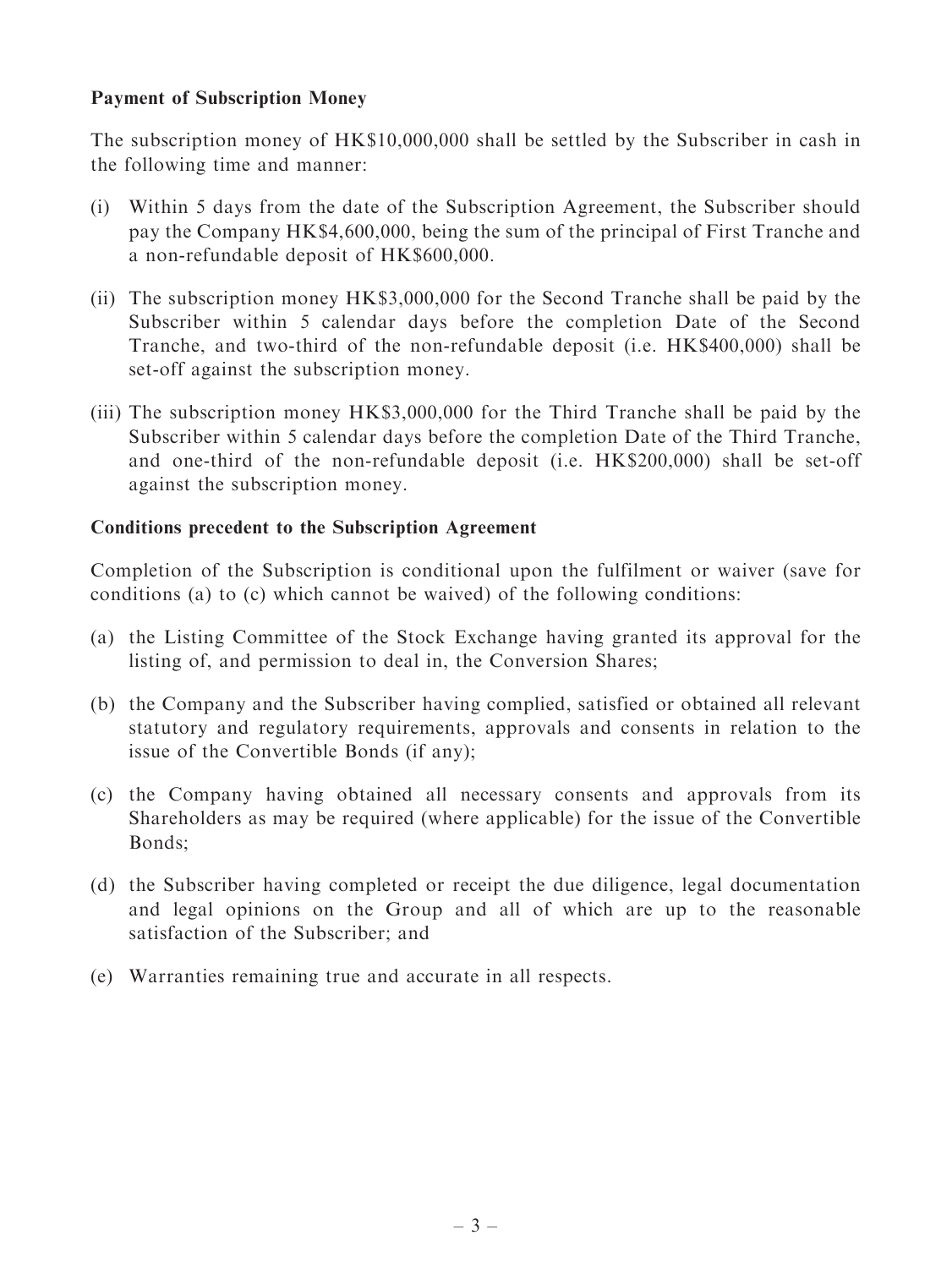If the conditions as set out in the above are not fulfilled (or waived if applicable) within 30 calendar days following the date of the Subscription Agreement (or such other date as may be agreed among the parties in writing), the obligations and liabilities of the parties under the Subscription Agreement shall lapse and none of the parties shall have any claim against the other for costs, damages, compensation or otherwise, save for any antecedent breaches of the terms and conditions thereof, provided that the Company shall return the subscription money for the First Tranche (if any) to the Subscriber.

#### Completion of the Subscription

Completion of the relevant tranche of the Convertible Bonds shall take place on the following dates (or such other date agreed by the parties in writing):

- (i) Completion of the First Tranche shall take place on the fifth (5th) Business Day following the date of fulfilment (or waiver if applicable) of all the conditions precedent;
- (ii) Completion of the Second Tranche shall take place within 90 days from the date of the Subscription Agreement; and
- (iii) Completion of the Third Tranche shall take place within 180 days from the date of the Subscription Agreement.

#### THE CONVERTIBLE BONDS

The principal terms of the Convertible Bonds are set out as follows:

| Principal amount:             | $HK$10,000,000$ in aggregate                                                                                                                                                                                                                                                                                                                                                                                                     |
|-------------------------------|----------------------------------------------------------------------------------------------------------------------------------------------------------------------------------------------------------------------------------------------------------------------------------------------------------------------------------------------------------------------------------------------------------------------------------|
| Issue Price:                  | 100% of the principal amount of the Convertible Bonds                                                                                                                                                                                                                                                                                                                                                                            |
| Form and<br>Convertible Bond: | The Convertible Bonds will be issued only in fully registered<br>denomination of the form in the denomination of HKS.                                                                                                                                                                                                                                                                                                            |
| Interest:                     | 6% per annum payable annually on 31 December every year<br>starting from 31 December 2020 (or the preceding Business Day<br>if such day is a public holiday)                                                                                                                                                                                                                                                                     |
| <b>Conversion Shares:</b>     | 50,000,000 Shares will be allotted and issued upon full<br>conversion of the Convertible Bonds based on the initial<br>Conversion Price of HK\$0.20 per Conversion<br>Share,<br>representing approximately 7.42% of the entire issued share<br>capital of the Company as at the date of this announcement and<br>approximately $6.91\%$ of the entire issued share capital as<br>enlarged by the issue of the Conversion Shares. |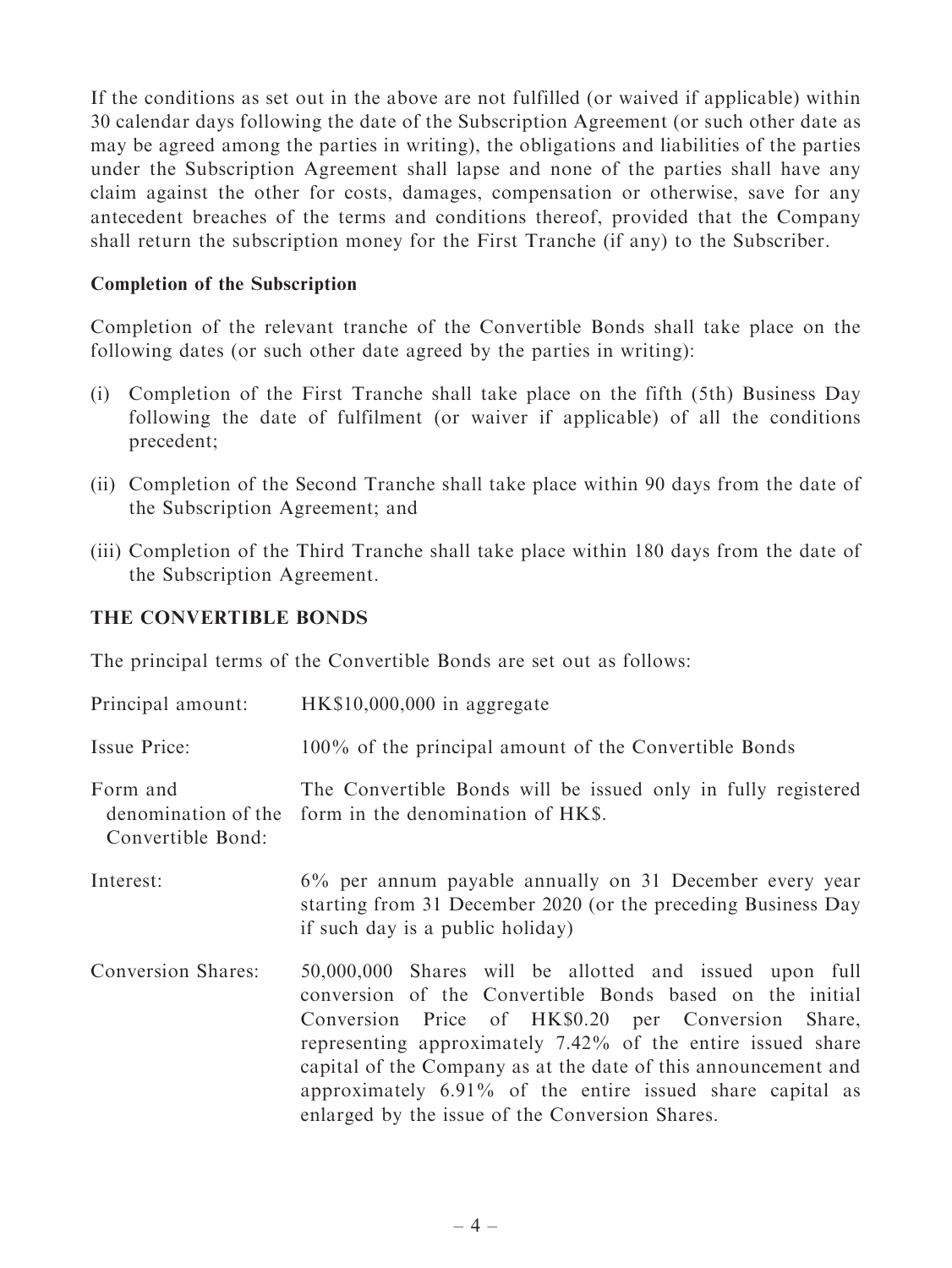| Maturity Date:     | the date falling three (3) years after the completion date of the<br>relevant tranche of the Convertible Bonds                                                                      |
|--------------------|-------------------------------------------------------------------------------------------------------------------------------------------------------------------------------------|
|                    | Unless previously converted or cancelled, the Convertible Bonds<br>will be redeemed at 100% of the principal amount outstanding<br>on the Maturity Date                             |
| Conversion period: | any time on or after the issue date of the relevant tranche of the<br>Convertible Bonds until 7 days prior to the Maturity Date of the<br>relevant tranche of the Convertible Bonds |

The number of Conversion Shares converted each time shall not be less than 4,000,000 Conversion Shares, and of a multiple of 200,000 Conversion Shares if more than 4,000,000 Conversion Shares.

#### Conversion Price

The initial Conversion Price of HK\$0.20 per Conversion Share represents:

- (i) a premium of approximately 5.79% to the closing price of HK\$0.190 per Share quoted on the Stock Exchange on the date of the Subscription Agreement; and
- (ii) a premium of approximately  $11.73\%$  to the average closing price of HK\$0.179 per Share as quoted on the Stock Exchange for the five consecutive trading days of the Shares immediately prior to the date of the Subscription Agreement.

The net Conversion Price, after deduction of relevant costs and expenses, is approximately HK\$0.188 per Conversion Share.

The Conversion Price was determined by the parties with reference to the recent market price performance of the Shares.

#### Adjustment to the Conversion Price

The initial Conversion Price shall be subject to full ratchet anti-dilution adjustments in the event that the Company issues additional equity securities, other than the shares reserved for employee shares as share option scheme, i.e. if the per Share price of the newly issued Shares is lower than the then Conversion Price, Conversion Price shall be downward adjusted to the same as the price of the newly issues Shares. Such adjustment events include (a) Shares consolidation or sub-division or reclassification; and (b) capitalisation of profits or reserves.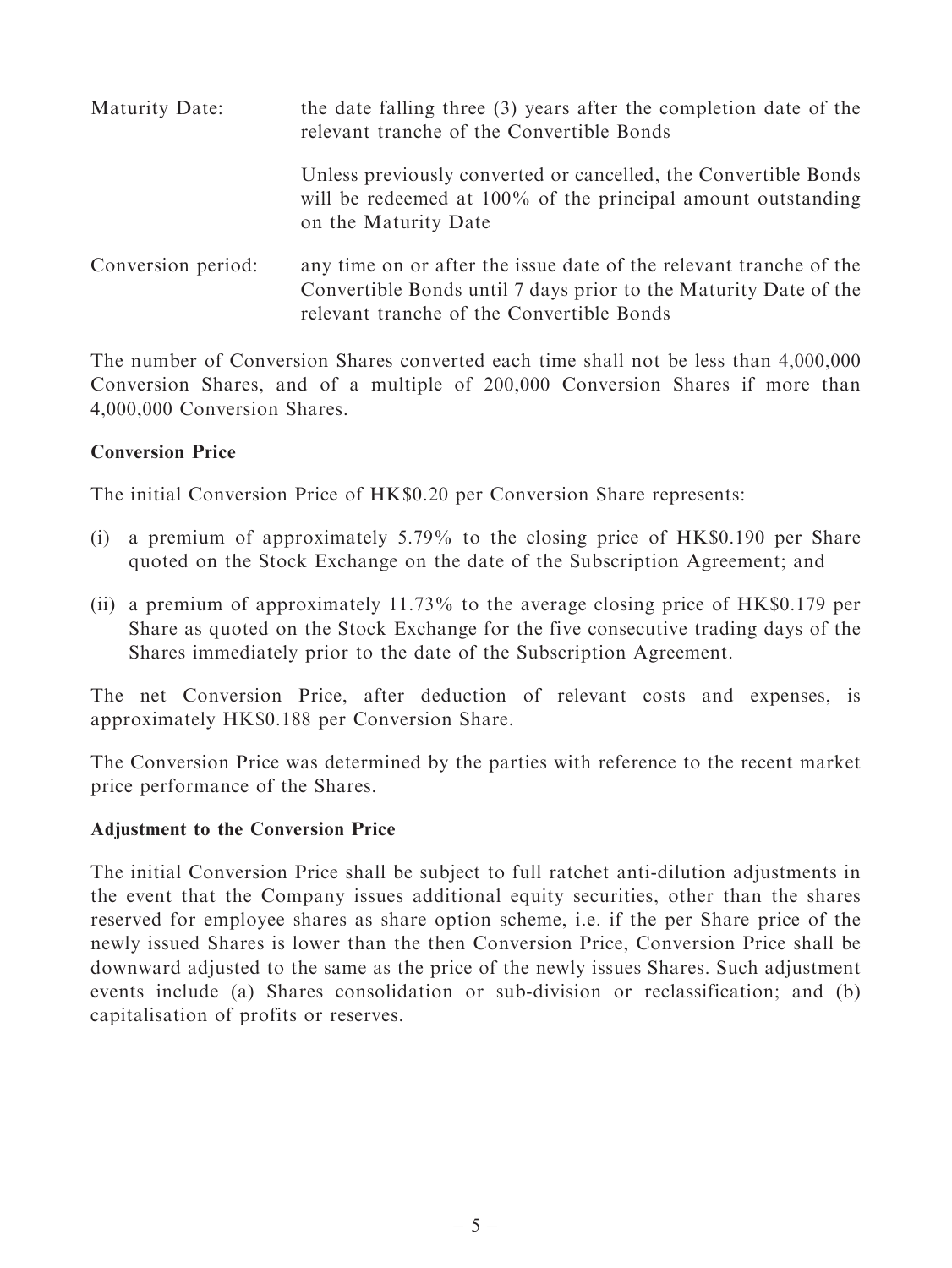#### Early Redemption

The Company may at any time during the period from 6 months after the issue date of the relevant tranche and prior to the maturity date of such tranche, having given not less than 30 days' irrevocable notice to the Subscriber, redeem all but not part of the principal amount of the Convertible Bond plus the interest accrued.

The Company will, at the option of the Subscriber, redeem all the principal amount of the Convertible Bond plus the interest accrued in the following situations:

- (i) in the event that the Shares ceased to be listed on the Stock Exchange; and
- (ii) when there is an event of default by the Company.

#### Event of Default

Occurrence of any of the following event shall constitute an event of default of the Company under the Convertible Bonds:

- (i) other than as a result of, or in circumstances where, an offer made to holders of Shares to acquire all or any proportion of the Shares becoming unconditional, the listing of the Shares (as a class) on the Stock Exchange ceases;
- (ii) the Company defaults in performance or observance or compliance with any of its obligations contained in the terms and conditions of the Convertible Bonds (other than those related to payment of the principal and interest) and such default continues for a period of 14 Business Days next following after service of notice by the Subscriber; or
- (iii) the Company fails to pay the principal or the interest when due unless non-payment of such interest is due solely to administrative or technical error and payment is made within five (5) Business Days of the due date thereof or the Company fails to issue the Conversion Shares; or
- (iv) the occurrence of any event or any action taken or omission made by the Company so as to render unlawful the performance or observance or compliance by the Company with of any of its material obligations contained in the terms and conditions, or would otherwise result in any material terms under the terms and conditions be or becoming unenforceable, or would otherwise render the Convertible Bond inadmissible as evidence in court; or
- (v) an order is made or an effective resolution passed for winding-up of the Company or any of its major subsidiaries, except in the case of winding up of such subsidiaries in the course of reorganisation that has been approved by the Subscriber.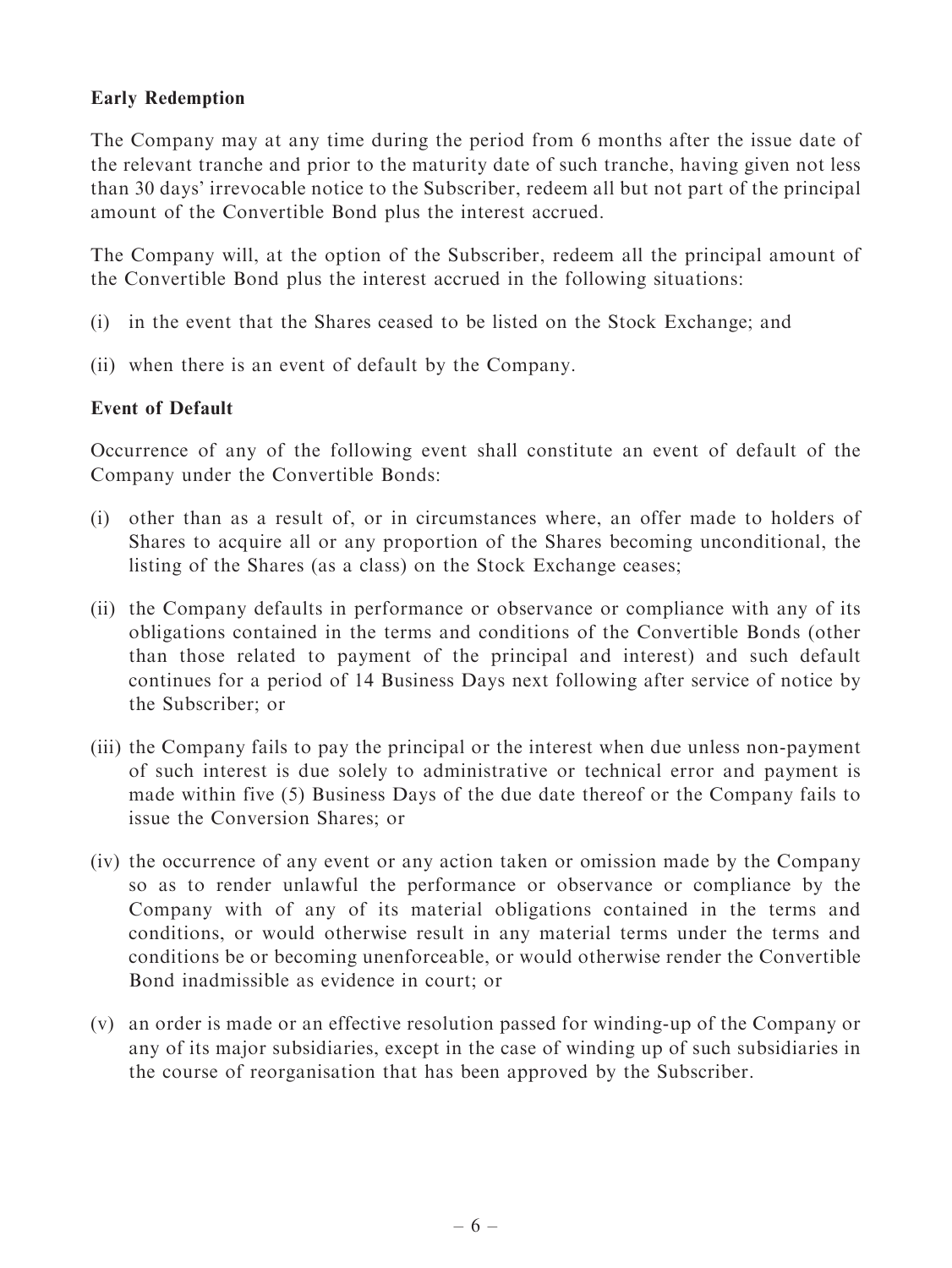# **Transferability**

The Convertible Bonds are not transferrable.

#### Ranking of the Conversion Shares

The Conversion Shares, when allotted, issued and fully paid, will rank, pari passu in all respects with the Shares in issue on the date of allotment and issue of the Conversion Shares.

#### General Mandate to issue the Conversion Shares

The Conversion Shares will be allotted and issued under the General Mandate granted under the 2020 AGM. Accordingly, the allotment and issue of the Conversion Shares will not be subject to approval of the Shareholders. Under the General Mandate, the Company is authorised to allot and issue up to 134,718,026 Shares. Up to the date of this announcement, no Share has been allotted and issued under the General Mandate. The General Mandate will be utilised as to approximately 37.11% after allotment and issue of the Conversion Shares in full at the initial Conversion Price.

# INFORMATION ON THE GROUP AND THE SUBSCRIBER

The Group is principally engaged in the business of construction works and environmental protection.

The Subscriber is Ms. Xu Hejiao, a citizen of the People's Republic of China and a merchant.

To the best of the Directors' knowledge, information and belief, having made all reasonable enquiries, the Subscriber is independent of and not a connected person of the Company.

## REASONS FOR THE SUBSCRIPTION AND USE OF PROCEEDS

With reference to the 2020 annual report and unaudited interim results announcement dated 23 November 2020, despite the financial performance and position slightly improved for the first 6-months period ended 30 September 2020, the Directors have been considering for various ways of strengthening the Group's financial position and resolving the claim from Forest Water Environmental Engineering Company Limited by, among others, raising additional funds and liquidity by, among others, divesting part of assets.

Subject to completion of the Subscription, the gross proceeds from the Subscription will be approximately HK\$10,000,000. The net proceeds, after deducting all relevant costs and expenses will be approximately HK\$9,400,000, which is intended to be used for the general working capital.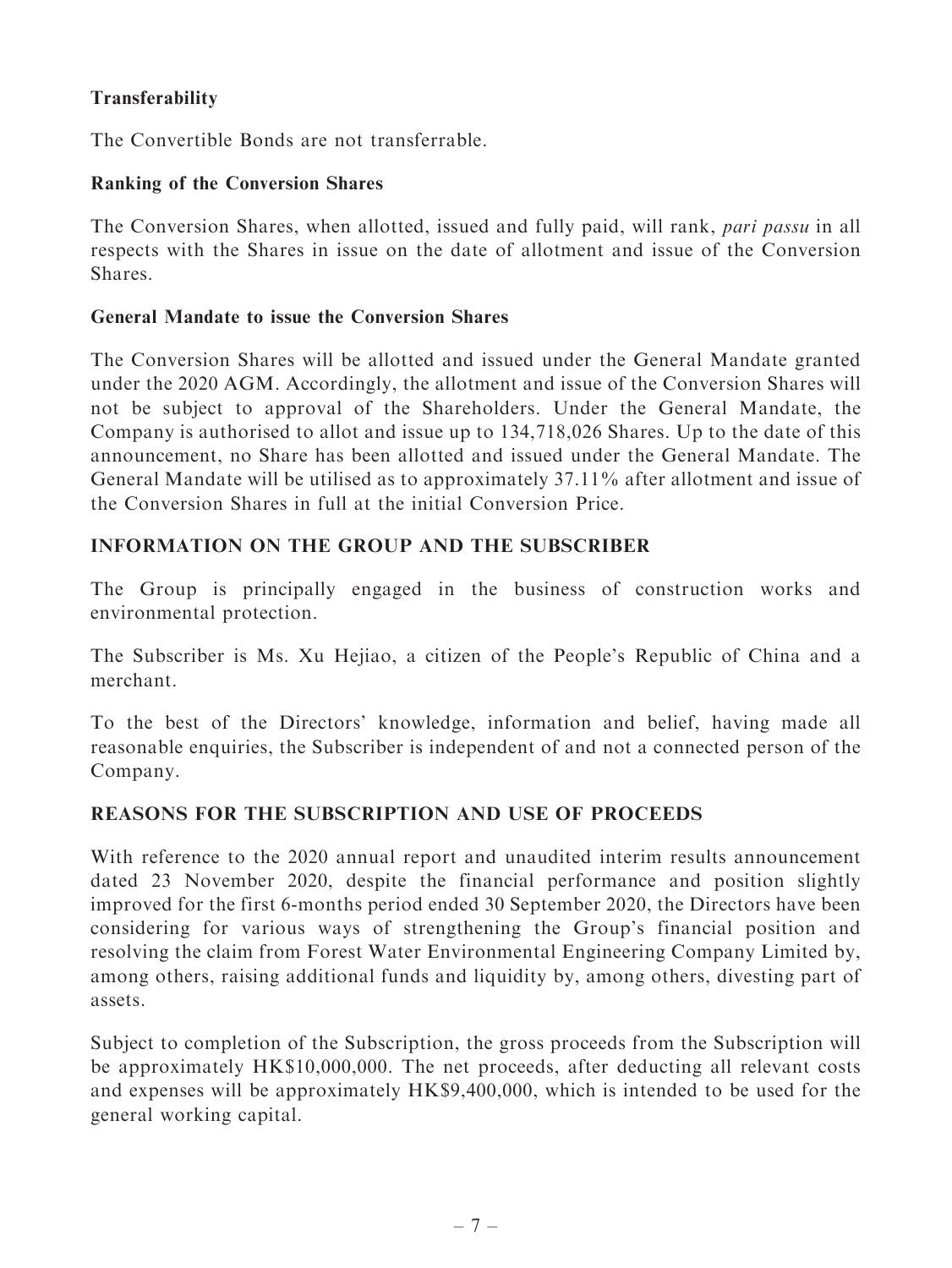The Directors consider that the Subscription Agreement and transactions contemplated thereunder are on normal commercial terms determined after arm's length negotiations among the parties, fair and reasonable and in the interests of the Company and the Shareholders as whole.

#### FUND RAISING ACTIVITIES IN THE PAST TWELVE MONTHS

During the past 12 months from the date of this announcement, the Company has the following equity fund raising activities:

| Date of<br>announcement | <b>Fund raising</b><br>activities                                                    | <b>Net Proceeds</b>                   | Intend use of net<br>proceeds | Actual use of<br>proceeds as at<br>date of this<br>announcement |
|-------------------------|--------------------------------------------------------------------------------------|---------------------------------------|-------------------------------|-----------------------------------------------------------------|
| 10 June 2020            | Placing of not<br>more than<br>57,290,013<br>new Shares at<br>HK\$0.202 per<br>Share | Approximately<br>HK\$10.98<br>million | General<br>working<br>capital | Fully applied as<br>intended                                    |
| 15 June 2020            | Issue of<br>49,768,000<br>new Shares at<br>HK\$0.221 per<br>Share                    | Approximately<br>HK\$10.97<br>million | General<br>working<br>capital | Fully applied as<br>intended                                    |

Save for the aforesaid, the Company did not raise funds on any issue of equity securities raising activities during the past twelve months immediately preceding the date of this announcement.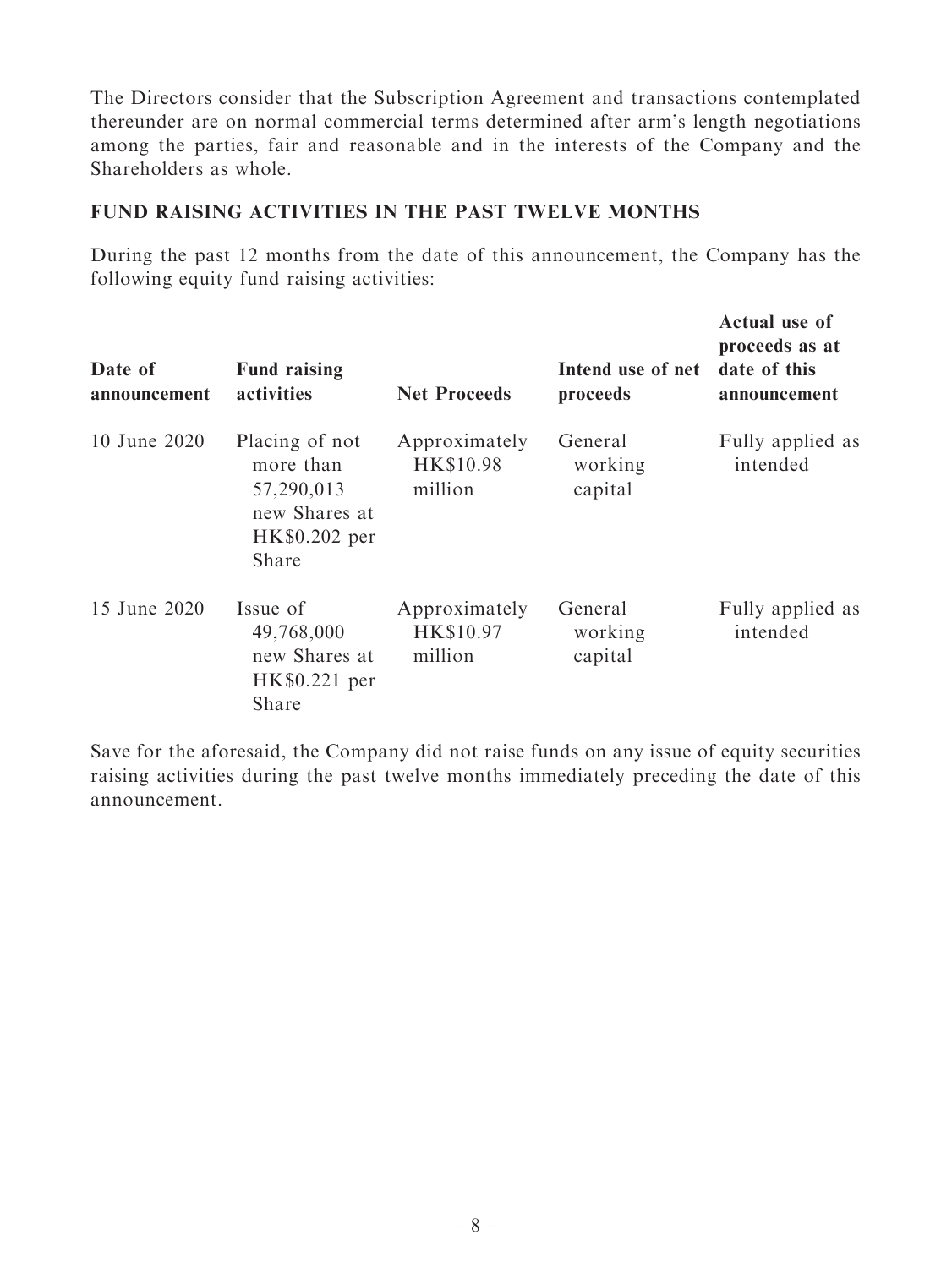#### EFFECTS ON SHAREHOLDING STRUCTURE

The table below sets out the shareholding structure of the Company (i) as at the date of this announcement; and (ii) immediately after the allotment and issue of all 50,000,000 Conversion Shares upon exercise of the conversion rights in full at the initial Conversion Price under the Convertible Bonds.

|                                      |                                     |                 | Immediately after the allotment and<br>issue of the Consideration Shares in |                 |  |
|--------------------------------------|-------------------------------------|-----------------|-----------------------------------------------------------------------------|-----------------|--|
| <b>Shareholders</b>                  | As at the date of this announcement |                 | full at the initial Conversion Price                                        |                 |  |
|                                      |                                     | $%$ of          |                                                                             | $%$ of          |  |
|                                      |                                     | shareholdings   |                                                                             | shareholdings   |  |
|                                      | Number of shares                    | (Approximately) | Number of shares                                                            | (Approximately) |  |
| Jumbo Grand Enterprise Development   |                                     |                 |                                                                             |                 |  |
| Limited (Note 1)                     | 77,000,000                          | 11.43           | 77,000,000                                                                  | 10.64           |  |
| Prosper Power Group Limited (Note 2) | 76,500,000                          | 11.36           | 76,500,000                                                                  | 11.57           |  |
| Simple Gain International Limited    |                                     |                 |                                                                             |                 |  |
| (Note 3)                             | 40,000,000                          | 5.94            | 40,000,000                                                                  | 5.52            |  |
| CEF Concept Holdings Limited         |                                     |                 |                                                                             |                 |  |
| (Note 4)                             | 55,400,000                          | 8.23            | 55,400,000                                                                  | 7.66            |  |
| Mr. Zhu Yongun (Note 5)              | 2,416,000                           | 0.35            | 2,416,000                                                                   | 0.33            |  |
| Dr. Zhang Lihui (Note 5)             | 48,000                              | 0.01            | 48,000                                                                      | 0.01            |  |
| Mr. Choy Wai Shek, Raymond, MH. JP   |                                     |                 |                                                                             |                 |  |
| (Note 5)                             | 700,000                             | 0.10            | 700,000                                                                     | 0.10            |  |
| Dr. Tong Ka Kok (Note 5)             | 480,000                             | 0.07            | 480,000                                                                     | 0.07            |  |
| The Subscriber                       |                                     |                 | 50,000,000                                                                  | 6.91            |  |
| Other public Shareholders            | 421,046,134                         | 62.51           | 421,046,134                                                                 | 58.19           |  |
| Total                                | 673,590,134                         | 100.00          | 723,590,134                                                                 | 100.00          |  |

Notes:

- 1. As at the date of this announcement, Jumbo Grand Enterprise Development Limited is wholly-owned by Mr. Zhu Yongjun (chairman of the Board and an executive Director). Mr. Zhu is the brother-in-law of Mr. Allan Warburg, an ultimate beneficial owner of Simple Gain International Limited, a shareholder of the Company.
- 2. As at the date of this announcement, Prosper Power Group Limited is owned as to 75% by Mr. Chu Shu Cheong.
- 3. As at the date of this announcement, Simple Gain International Limited is wholly-owned by Allan Warburg Holdings Limited, which is in turn wholly owned by Mr. Allan Warburg.
- 4. As at the date of this announcement, CEF Concept Holdings Limited is wholly-owned by CEF IV Holdings Ltd., which is in turn owned as to 92.55% by China Environment Fund IV, L.P., an investment fund incorporated in the Cayman Islands.
- 5. Directors of the Company.
- 6. The percentage figures included in this table are subject to rounding adjustment.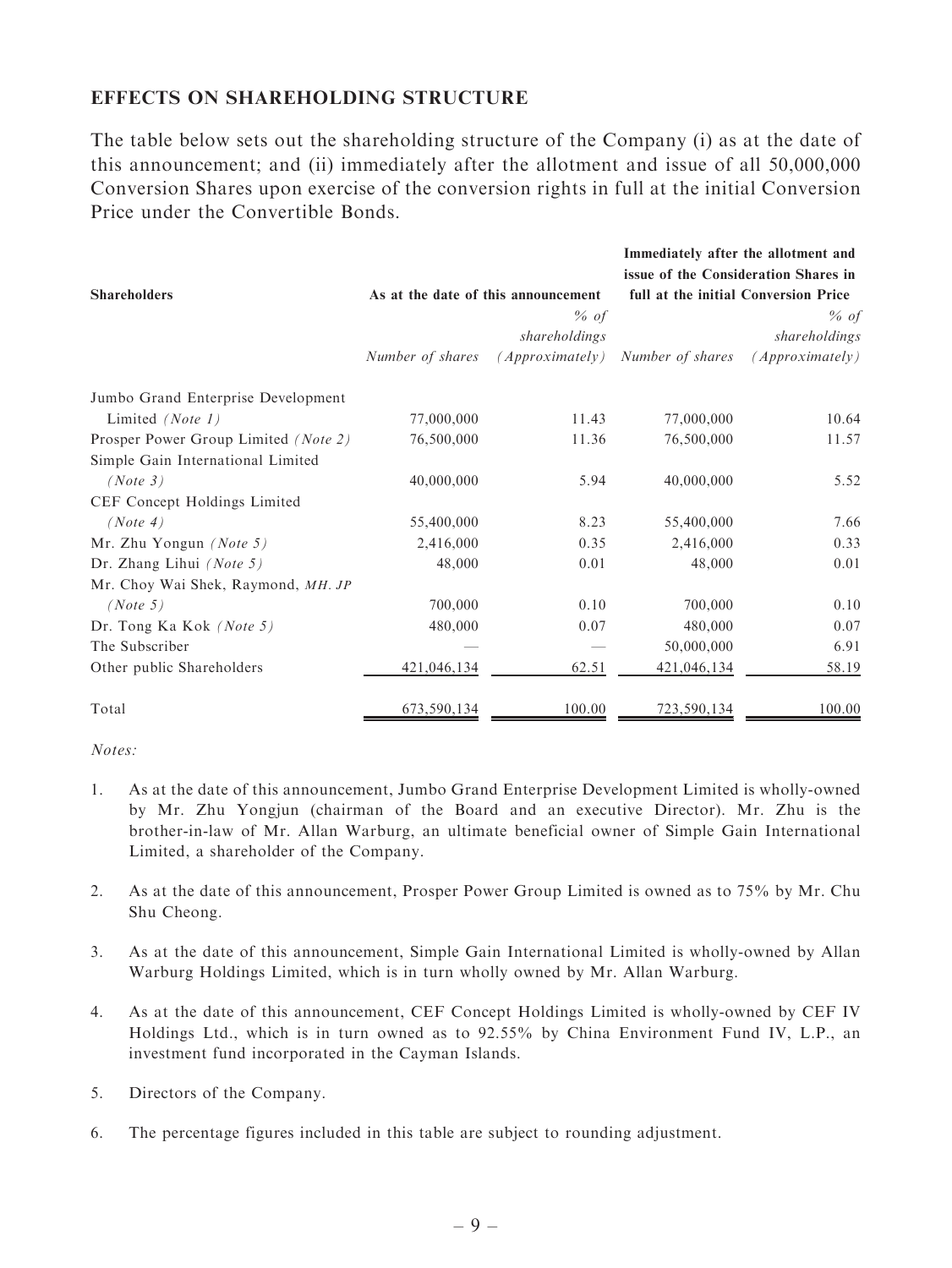#### GENERAL

No application will be made for the listing of the Convertible Bonds on the Stock Exchange or any other stock or securities exchange. Application will be made by the Company to the Stock Exchange for the grant of the listing of, and permission to deal in, the Conversion Shares.

Completion of the Subscription is subject to the satisfaction of the conditions precedent to the Subscription Agreement. As such, the Subscription may or may not proceed. Shareholders and potential investors are advised to exercise caution when dealing in the Shares.

#### **DEFINITION**

In this announcement, the following expressions have the meanings set out below unless the context requires otherwise:

| "2020 AGM"                  | the annual general meeting of the Company held on 25<br>September 2020                                                                                                                                                                                                                                         |  |  |
|-----------------------------|----------------------------------------------------------------------------------------------------------------------------------------------------------------------------------------------------------------------------------------------------------------------------------------------------------------|--|--|
| "Associate(s)"              | has the meaning ascribed thereto in the Listing Rules                                                                                                                                                                                                                                                          |  |  |
| "Board"                     | the board of Directors                                                                                                                                                                                                                                                                                         |  |  |
| "Business Day"              | any day (excluding a Saturday or Sunday or public holiday in<br>Hong Kong or days on which a tropical cyclone warning No. 8<br>or above or a "black rainstorm warning signal" is hoisted in<br>Hong Kong at any time between 9 a.m. and 5 p.m.) on which<br>banks are generally open for business in Hong Kong |  |  |
| "Company"                   | New Concepts Holdings Limited, a company incorporated in the<br>Cayman Islands with limited liability, the Shares of which are<br>listed on the Stock Exchange (stock code: 2221)                                                                                                                              |  |  |
| "connected<br>$person(s)$ " | has the meaning ascribed to it under the Listing Rules                                                                                                                                                                                                                                                         |  |  |
| "Conversion Price"          | the initial conversion price of HK\$0.20 per Conversion Share,<br>subject to adjustment                                                                                                                                                                                                                        |  |  |
| "Conversion Shares"         | new Shares to be allotted and issued by the Company to the<br>Subscriber pursuant to the Subscription Agreement upon<br>conversion of the Convertible Bond(s) by the Subscriber                                                                                                                                |  |  |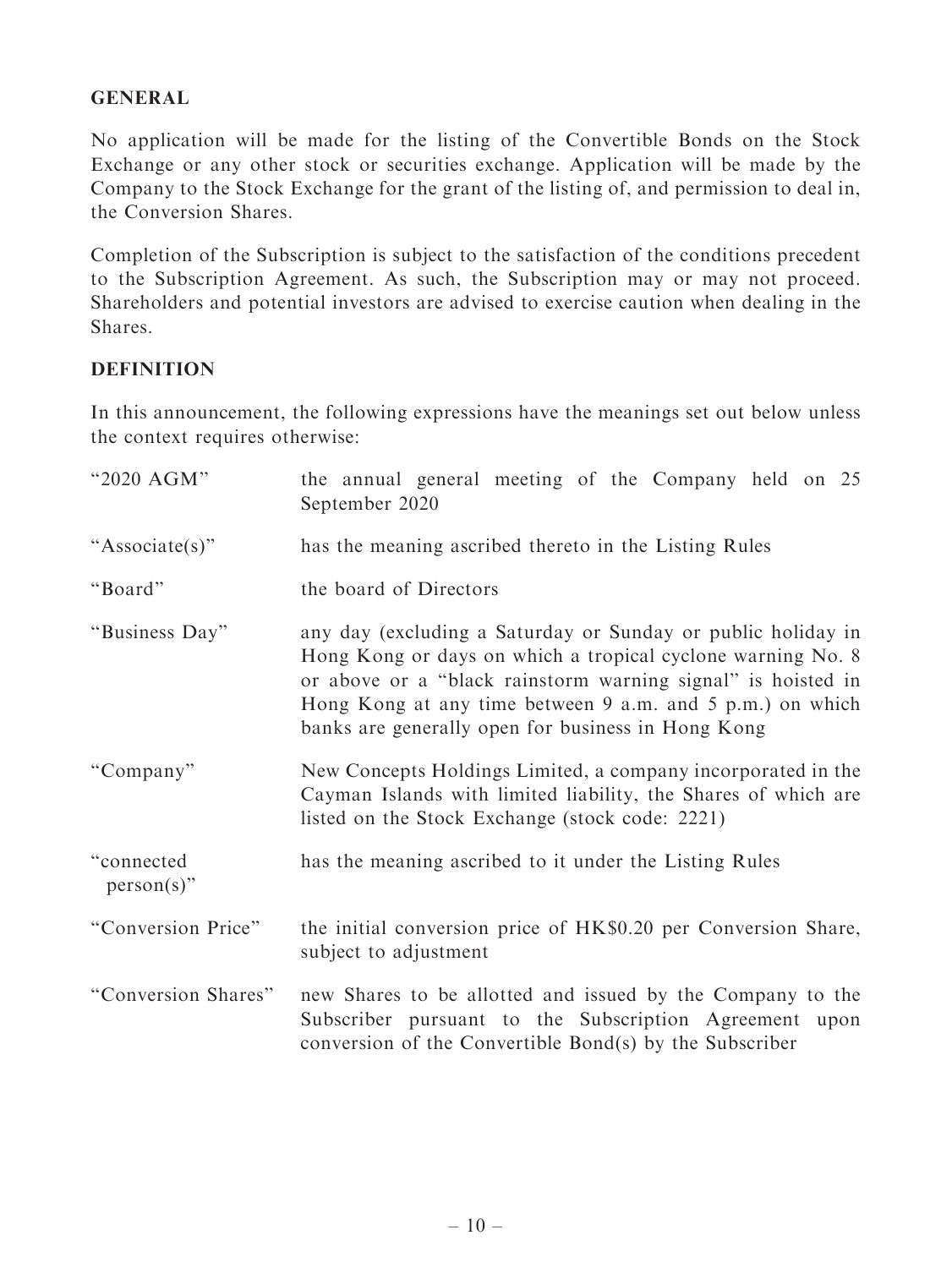''Convertible Bond'' the 6% convertible bond in the aggregate principal amount of HK\$10,000,000 to be issued by the Company in 3 tranches with the benefit of and subject to the provisions of the terms and conditions set out under the Subscription Agreement

"Director(s)" director(s) of the Company

- ''General Mandate'' the general mandate granted to the Directors by the Shareholders pursuant to an ordinary resolution passed at the 2020 AGM, pursuant to which a maximum of 134,718,026 new Shares may be allotted and issued as at the date of this announcement
- ''Group'' the Company and its subsidiaries
- "HK\$" Hong Kong dollars, the lawful currency of Hong Kong
- ''Hong Kong'' the Hong Kong Special Administrative Region of the PRC
- "Listing Rules" the Rules Governing the Listing of Securities on the Stock Exchange
- "Share(s)" ordinary share(s) of HK\$0.1 each in the issued share capital of the Company
- ''Shareholder(s)'' holder(s) of the Share(s)
- ''Stock Exchange'' The Stock Exchange of Hong Kong Limited
- "Subscription" the subscription of the Convertible Bonds by the Subscriber pursuant to the Subscription Agreement

''Subscription Agreement'' the subscription agreement relating to the Subscription of Convertible Bond entered into between the Company and the Subscriber on 14 December 2020